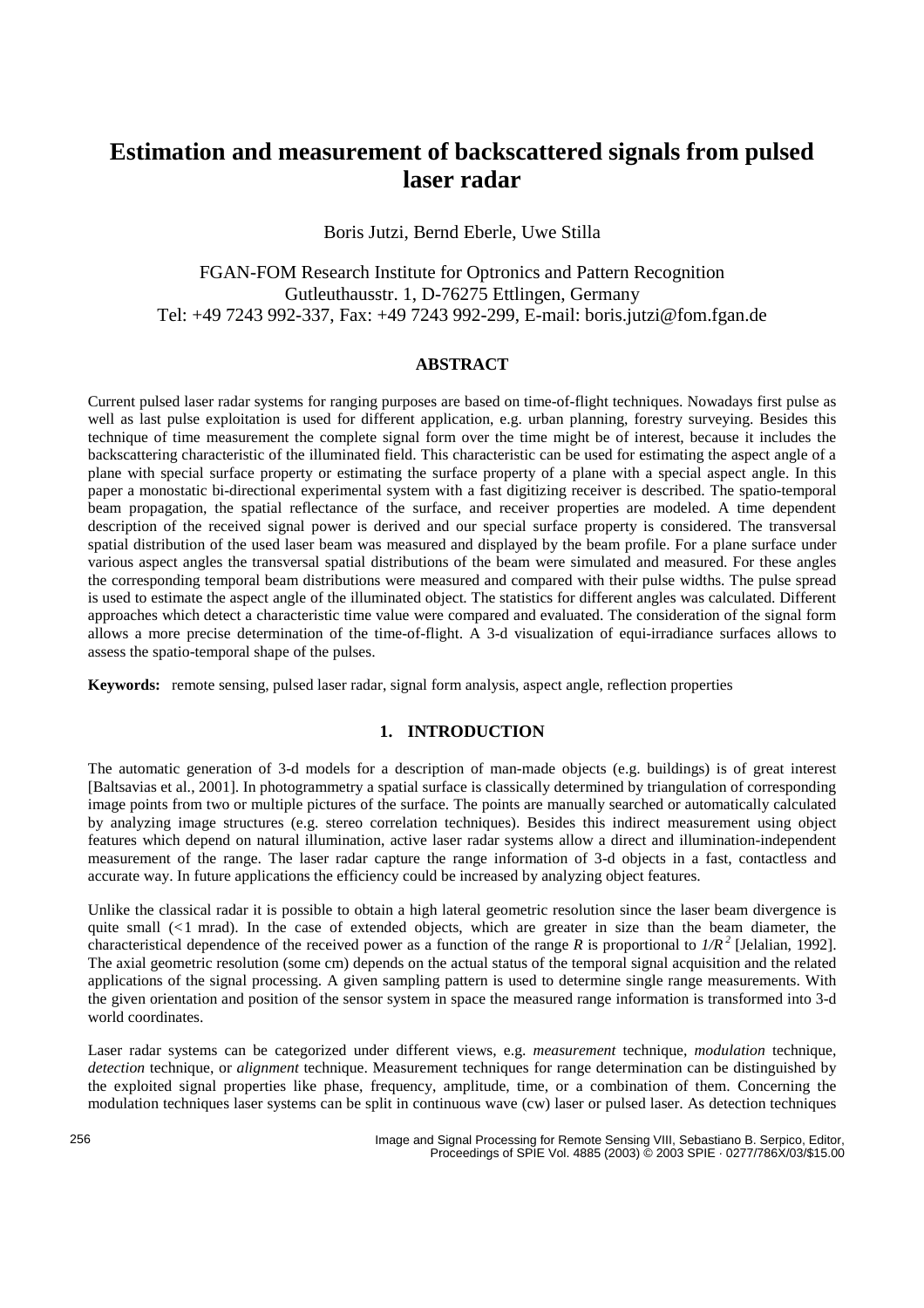direct detection and coherent detection (e.g. heterodyne, homodyne and offset homodyne) are known. According to the alignment of emitter and receiver monostatic and bistatic systems are distinguished. If the emitter and the receiver operate on the same optical axis, the system will be called monostatic, otherwise bistatic. In this contribution we focus on a monostatic pulsed system (direct detection) and the analysis of the signal amplitude.

For applications in remote sensing the pulsed laser with the higher power density compared to cw laser is of advantage, because it allows to operate at long ranges. Pulsed laser radar systems base on time-of-flight ranging techniques to determine the range to the illuminated object. The time-of-flight is measured for the elapsed time between the emitted and backscattered laser pulse. To determine the elapsed time the signal analysis typically operates with an analog threshold detection (e.g. leading edge detection, peak detection, constant fraction detection) [Kamerman, 1993]. The accuracy depends on the reflectivity of the illuminated object [Shapiro et al., 1986]. First pulse as well as last pulse exploitation is used for different applications, e.g. urban planning or forestry surveying, to capture a 3-d scene for a digital terrain model (DTM), digital surface model (DSM), or city model [Stilla & Jurkiewicz, 1999].

Besides this technique of time measurement the complete signal form over the time might be of interest, because it includes the individual characteristics of the illuminated field. The exploitation of the signal form can be used to determine essential object features. For that purpose an advanced range model has to be developed that includes the beam characterization and the surface properties of the illuminated area.

Several spatial models have been proposed to describe the surface properties. One of the first approaches was introduced by Torrance & Sparrow [1967]. The Torrance-Sparrow model describes the radiant intensity reflected from surfaces by a directional distribution. A bi-directional reflectance-distribution function (BRDF) with the general distribution of light within a hemisphere as a function of the angle was introduced by Nicodemus et al. [1977]. Specifications for diffuse surface reflectance of the incident and reflected beam geometry have been shown by Horn & Sjoberg [1979] and upgraded for specular reflectance by Ginneken et al. [1998]. Additionally to these geometrical perspectives physical perspectives were formulated by Nayar et al. [1991]. An overview on backscattering is given by Andrews & Phillips [1998] and a general description of optical scattering is given by Stover [1990].

The studies mentioned above considered the spatial characteristic of the backscattering. The temporal characteristic of the signal at the receiver can be analyzed for measuring the range [Wang & Kostamovaara, 1994]. Delaye & Labeye [2000] exploited the emitted as well as the received digitized pulse for measuring the range. Furthermore, the precise analysis of the temporal signal can be useful to determine scattering properties of the atmosphere [Harms et al., 1978][Walker & McLean, 1999]. Besides the scattering of the atmosphere the backscattering of an objects surface can be explored. The backscattered signal depends on the transversal and longitudinal distribution function of the beam, the object shape function and the BRDF of the surface [Steinvall, 2000]. In other words, with specifications of the linear system theory the object can be seen as a filter convolved with the emitted laser beam. The received signal includes the impulse response of the illuminated object. Investigations on the impulse response of a sphere have been measured by Abrahamsson et al. [1991].

In this paper we investigated the influence of the aspect angle of a plane surface on the spatial and temporal distributions of the laser beam. The investigations were done theoretically and compared with experimentally results. The transversal spatial distribution of the used laser beam was measured and is displayed by the beam profile. For a plane surface under various aspect angles the transversal spatial distributions of the beam were simulated and measured. For these angles the corresponding temporal beam distributions were measured and compared by their pulse width. The pulse spread is used to estimate the aspect angle of the illuminated object. The statistics for different angles is calculated. Different approaches which detect a characteristic time value were compared and evaluated.

# **2. DESCRIPTION OF THE EXPERIMENTAL SYSTEM**

A monostatic bi-directional experimental system has been built-up to analyze the emitted and backscattered short duration laser pulse. The description of the system follows the propagation direction of the pulse. It is schematically illustrated in Fig. 1 and Fig. 2. The system consists of the emitter unit and receiver unit. Additionally the targets are described.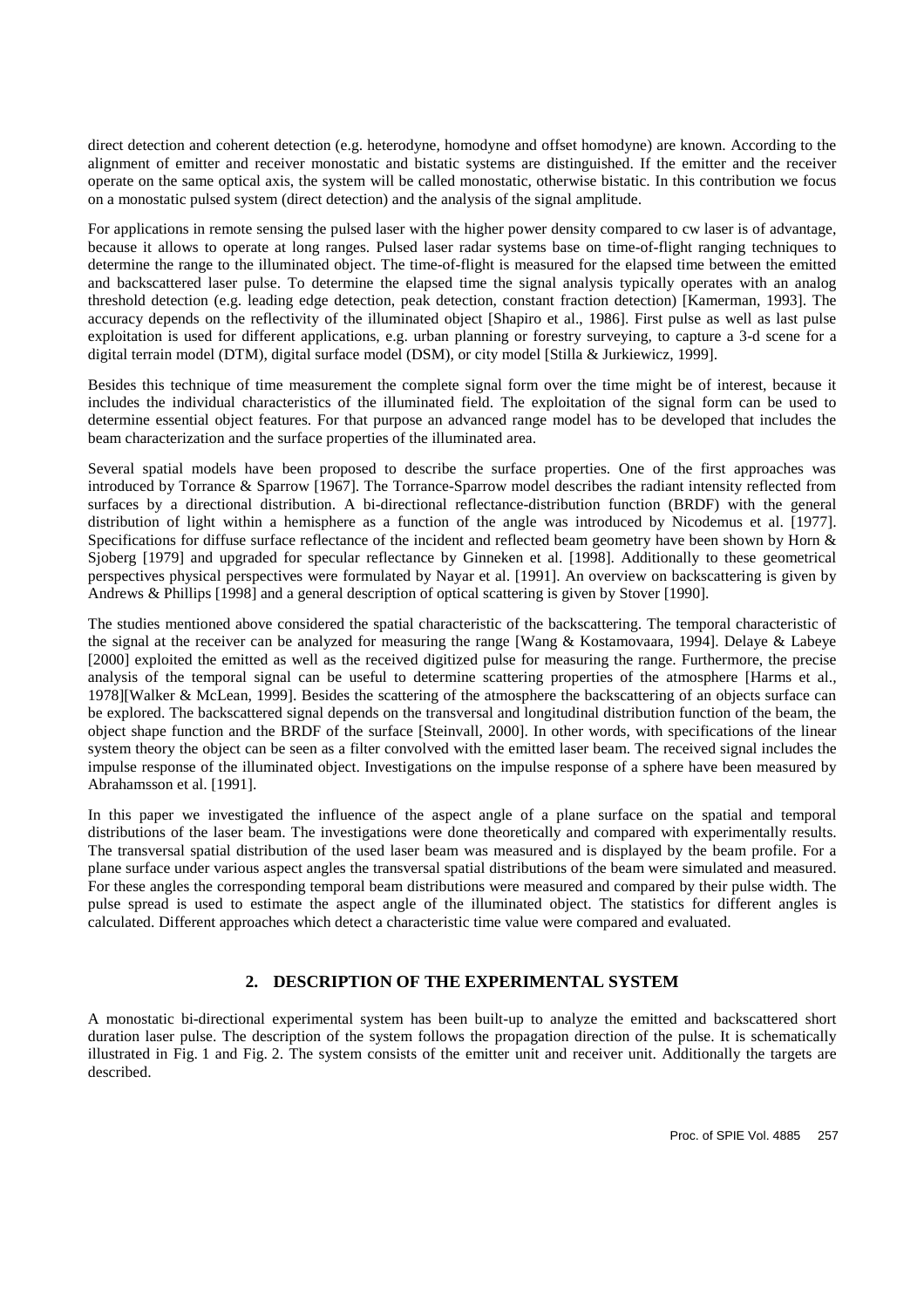### **2.1 Emitter unit**

We use a Raman shifted Nd:YAG laser that operates at a wavelength of 1543 nm. The pulse energy is 4.2 mJ and the pulse duration at full-width-half-maximum (FWHM) is 2.3 ns. The emitted beam transmits a half-wave plate to convert the vertical linear polarized light into horizontal linear polarized light. The double-concave lens with the negative focal length of 500 mm spreads out the beam divergence to 4 mrad (1/e) and enables a measurable spread of the laser pulse duration. The beam splitter cube I is used to separate the emitted from the received light. The quarter-wave plate converts the linear polarized light into circular polarized light.



**Figure 1:** Sketch of the experimental system including emitter unit, receiver unit and targets

# **2.2 Receiver unit**

The received pulse transmits the quarter-wave plate, which converts the polarization state from circular polarization into vertical linear polarization. The beam splitter cube I redirects the beam to the beam splitter cube II, which attenuates the horizontally oriented stray light effected by the emitter unit, and redirects the beam from the environment to a focusing lens. This double-convex lens with the positive focal length of 200 mm focuses the beam to the receiver. The receiver (New Focus 1611-AC) transforms the optical signal into an electrical signal. The receiver detector is a fast InGaAs PIN photodiode with a detector diameter of 100  $\mu$ m. The photodiode is connected to the receivers preamplifier. The signal is captured with the digital oscilloscope (Tektronix TDS 684A) and the 8-bit data are transferred via analyzer and controller board (National Instruments PCI-GPIB) to a standard PC. The complete electrical system for data acquisition supports at least 1 GHz bandwidth.

# **2.3 Targets**

In order to analyze the received signal waveform the emitted signal waveform has to be know exactly. Since the outgoing pulses show strong variations in the signal amplitude and the signal duration from pulse to pulse, a reference signal waveform of the outgoing pulse is captured for each measurement. An ideal backscattering reference target in form of a thin string is positioned in front of the emitter unit and adjusted in the beam line. Besides this it is possible to calibrate the amplitude of the emitted and received signal power. Thus a critical component for monostatic systems is eliminated.

As target under test we used a diffuse white plate made of synthetic material, with an extension greater than the laser beam width. The plate was mounted on a tripod at a distance of approximately 10 m. The experiment was carried out by rotating the plate in steps of fifteen degrees.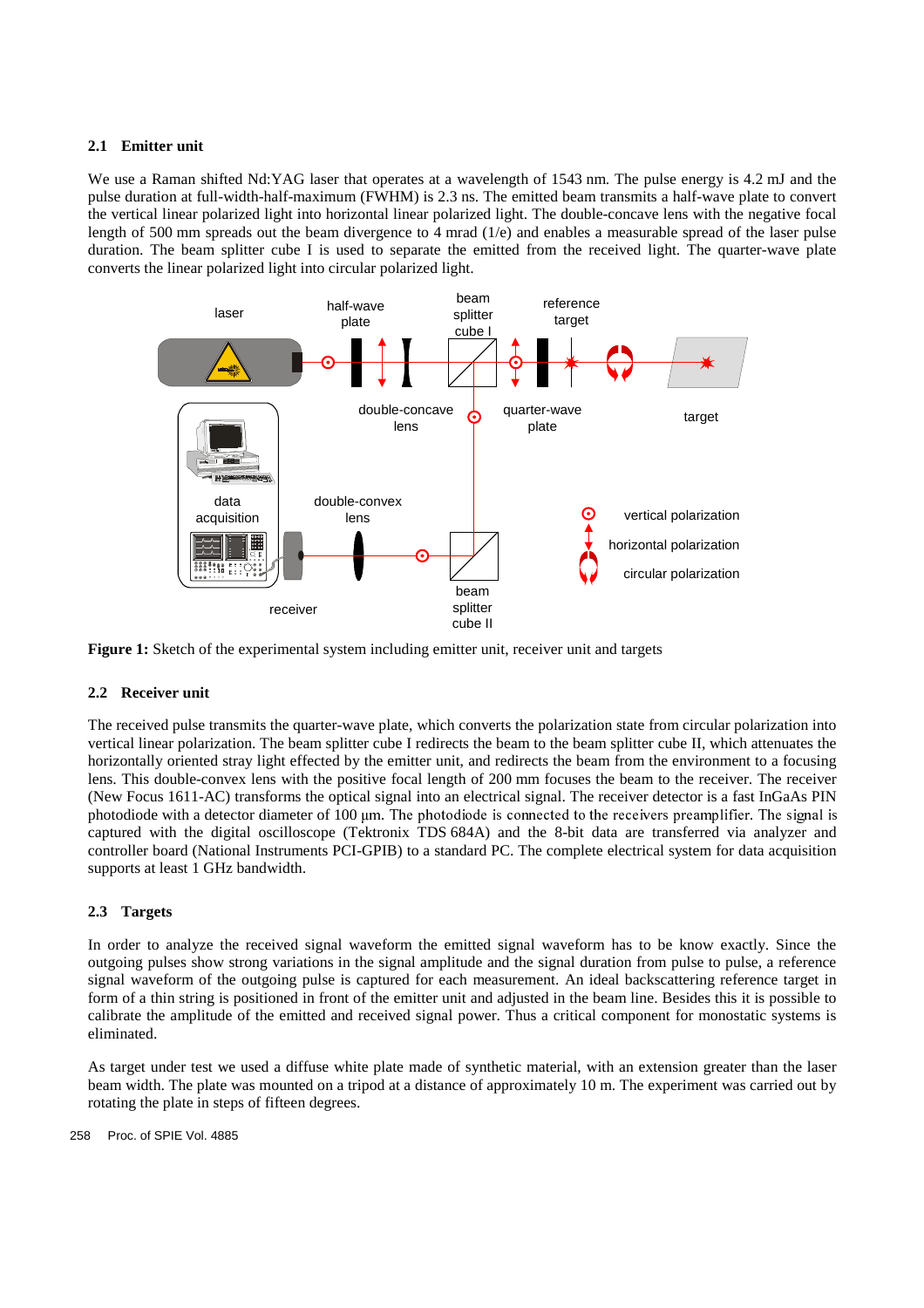

**Figure 2:** Experimental system. (1) laser, (2) half-wave plate, (3) double-concave lens, (4) beam splitter cube I, (5) quarter-wave plate, (6) beam splitter cube II, (7) double-convex lens, (8) receiver

### **3. MODELING OF BACKSCATTERED SIGNALS**

In this section we derive the illumination of an extended object with a laser beam resulting into a backscattered signal that depends on the geometrical shape of the illuminated surface. Some definitions have to be modified for our purpose: (i) initiate the function of the spatio-temporal distribution to describe the *beam propagation*, (ii) formulate the *geometrical reflectance* of the shape with a hypothetical Lambertian surface, (iii) consider the aperture properties of the *receiver*, (iv) integrate (i-iii) to the *laser radar range equation*, (v) satisfy the experimental assumptions for the *extended object with simplified surface* and (vi) suggest the linear system theory for *system description*.

#### **3.1 Beam propagation**

The transmitted laser beam is characterized by the optical power, beam width, beam divergence, transversal intensity profile and direction of propagation. We introduce the distribution function *K* for a spatial and temporal modeling of the transmitted power  $P_t$ . The spatio-temporal distribution function  $K$  is normalized and dimensionless. Let us assume  $K$  is separable into a transversal spatial distribution function  $K_t$  and a longitudinal temporal distribution function  $K_t$ .  $K_t$  as well as  $K_l$  are projections of K. The irradiance E depends on K and can be described as a function of range  $r$ , elevation angle  $\varepsilon$ , azimuth angle  $\alpha$ , and time  $t$ 

$$
E(r,\varepsilon,\alpha,t) = P_t \cdot \frac{\eta_{\text{atm}}(r)}{4\pi r^2} = P_o \cdot K(r,\varepsilon,\alpha,t) \cdot \frac{\eta_{\text{atm}}(r)}{4\pi r^2} = P_o \cdot K_l(t-\frac{r}{c}) \cdot K_r(\varepsilon,\alpha) \cdot \frac{\eta_{\text{atm}}(r)}{4\pi r^2}.
$$
 (1)

 $P_o$  is the output power, *c* is the speed of light and the irradiance is spread proportionally to  $1/(4\pi r^2)$ . The atmospheric attenuation  $\eta_{\text{atm}}$  with attenuation coefficient  $\lambda_a$  is

$$
\eta_{\text{atm}}(r) = \exp\left(-\frac{r}{\lambda_a}\right). \tag{2}
$$

Assuming a Gaussian distribution for  $K_l$  and an exponential function as an approximation for  $K_l$  we obtain with the constants  $k_1$ ,  $k_2$ ,  $k_3$ ,  $k_4$ :

$$
K_{1}(t - \frac{r}{c}) = k_{1} \cdot t^{2} \cdot \exp(-k_{2} \cdot t) \quad \text{and} \quad K_{t}(\varepsilon, \alpha) = k_{3} \cdot \exp(-k_{4} \cdot (\varepsilon^{2} + \alpha^{2})) \,. \tag{3}
$$

Proc. of SPIE Vol. 4885 259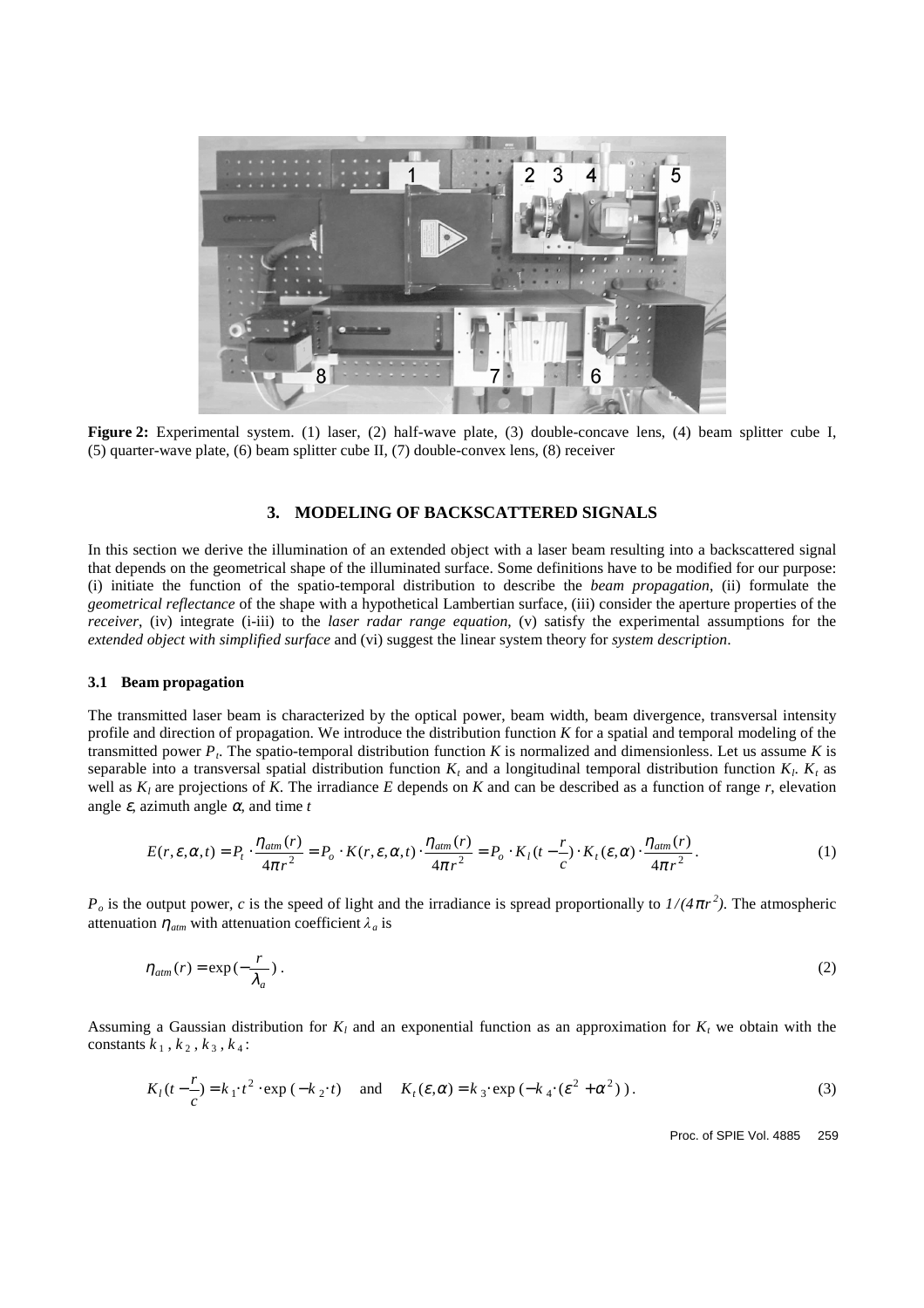### **3.2 Geometrical reflectance**

Let us further assume that the object extent is greater than the laser beam width. For such an extended target the total hemispherical reflectance of a target is given with  $\rho$ . The target reflectance is often assumed to be uniform and with an isotropic surface, also known as Lambertian diffuser. This is an often used approximation for the illuminated surface to avoid the complicated distribution function. The general distribution of light within a hemisphere as a function of angle is called BRDF. The BRDF is a measure for the quantity of light, incident with an arbitrary direction on a surface or medium and reflected into an arbitrary direction into the hemisphere. For a monostatic system the angle of the incident and reflected light coincides and effects in a simplified distribution function, but is still related to angle of incidence. With the assumption of a uniform reflectance property of the surface the target reflectance  $\rho_{geo}(r, \varepsilon, \alpha)$  depends only on the geometrical shape.

#### **3.3 Receiver**

The receiver attenuates the perceived radiant intensity which is described by *S* and depends on the aperture diameter *D* and range r. Assuming  $D \ll r$  the receiver characteristic with  $\eta_{sys}$  as system attenuation is given by

$$
S(D,r) = \frac{\pi \cdot D^2}{4 \cdot \pi \cdot r^2} \cdot \eta_{sys} \,. \tag{4}
$$

#### **3.4 Laser radar range equation**

The components mentioned above are integrated with respect to the two-way time of flight

$$
P_r = \int_{0}^{\infty} \int_{-\pi/2}^{\pi/2} \int_{0}^{2\pi} P_o \cdot K(2r, \varepsilon, \alpha, t) \cdot \frac{\eta_{\text{atm}}(2r)}{4\pi r^2} \cdot \rho_{\text{geo}}(r, \varepsilon, \alpha) \cdot S(D, r) \cdot r^2 \cdot \cos(\varepsilon) d\alpha d\varepsilon dr,
$$
 (5)

where  $P_r$  is the received signal power. As general expression we get

$$
P_r = P_o \cdot \frac{D^2}{16 \cdot \pi} \cdot \eta_{sys} \cdot \int_{0}^{\infty} K_l(t - \frac{2r}{c}) \cdot \frac{\eta_{atm}(2r)}{4\pi r^2} \int_{-\pi/2}^{\pi/2} \cos(\varepsilon) \int_{0}^{2\pi} K_l(\varepsilon, \alpha) \cdot \rho_{geo}(r, \varepsilon, \alpha) d\alpha d\varepsilon dr
$$
 (6)

#### **3.5 Extended object with simplified surface**

For an extended object with simplified surface in form of a plane plate several assumptions are essential: We neglect the system relevant attenuation, and assume a stationary target and a stationary radar system. Consider the range *R* is related to the beam radius *b* with  $R \gg b$ , the reflectance of the plane plate can be described with

$$
\rho_{geo}(r, \varepsilon, \alpha) = \rho(\varphi) \cdot \delta(r, R), \tag{7}
$$

where  $\delta$  is the delta function and  $\varphi$  is the angle between the optical axis and the normal of the plate. Hence the received power of an extended object with simplified surface is

$$
P_r(t) = P_o \cdot \frac{D^2}{4 \cdot R^2} \cdot K_l(t - \frac{2R}{c}) \cdot \eta_{atm}(2R) \cdot \rho(\varphi), \qquad (8)
$$

where the received signal is a function of the temporal distribution function and to the aspect angle of the plate.

260 Proc. of SPIE Vol. 4885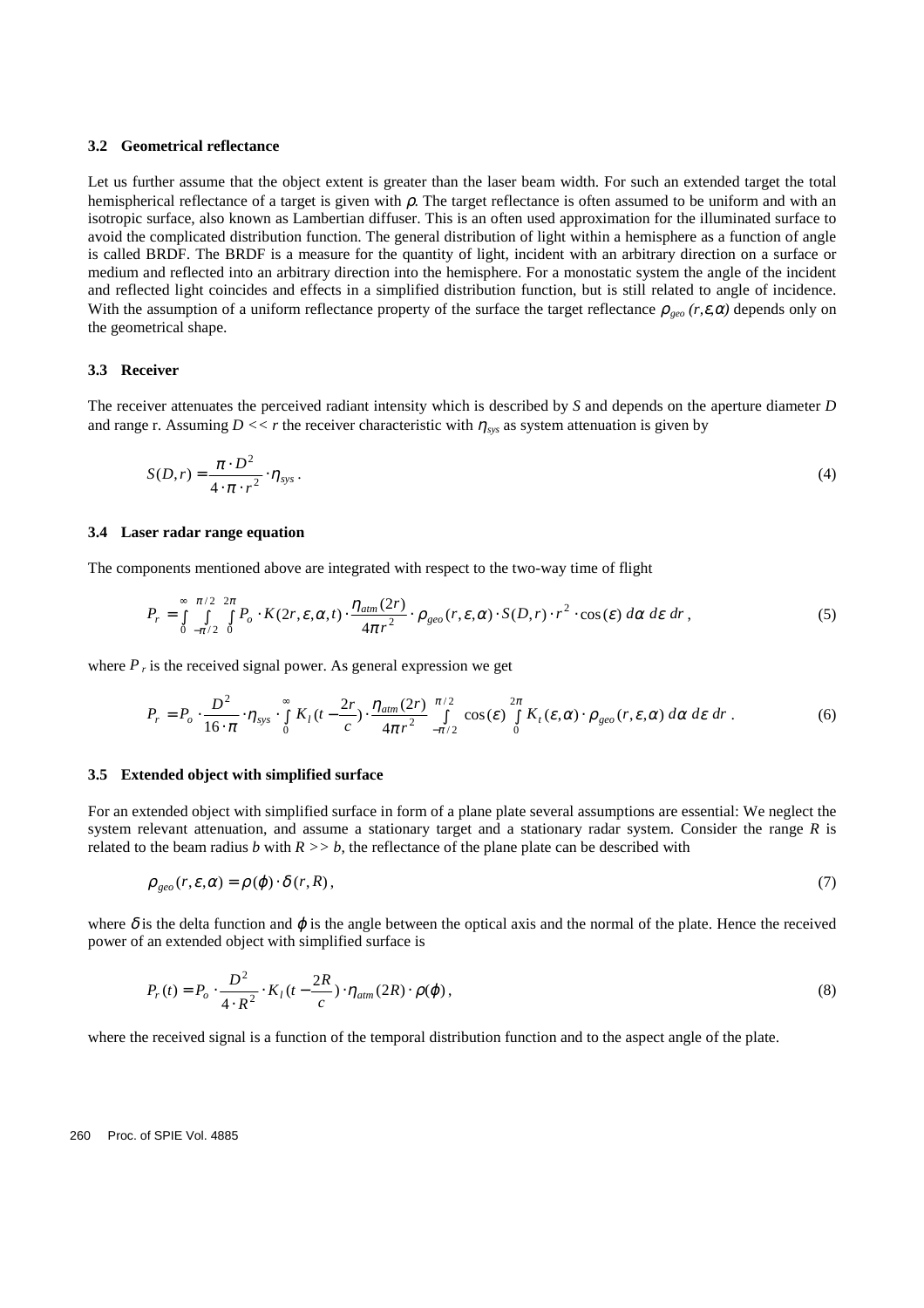### **3.6 System description**

Assuming linear properties the linear system theory is helpful to describe the system. It is easy to represent the output signal  $y(t)$  as a convolution of the input signal  $x(t)$  with the system function  $s(t)$ :

$$
y(t) = s(t) \otimes x(t). \tag{9}
$$

In our system the input signal  $x(t)$  is the temporal distribution function of the emitted pulse, the system function  $s(t)$  is the target reflectance, and the output signal  $y(t)$  is the received pulse. When we choose  $\delta_{0}(t)$  (Dirac delta function) as input function  $x(t)$ , we will obtain

$$
s(t) = h(t) \quad \text{for} \quad x(t) = \delta_o(t) \,. \tag{10}
$$

That means, the impulse response *h(t)* determines the system properties. For determination of the system properties by *h(t)* we assume a Dirac delta function. In practice the realization of an ideal pulse is difficult.

#### **4. EXPERIMENTS**

Subject of experimental investigations is to determine the aspect angle of an extended object with simplified surface. The object is illuminated with a laser pulse. The experiments can be distinguished concerning spatial (transversal) and temporal (longitudinal) evaluation.

#### **4.1 Spatial evaluation**

The spatial distribution of the beam is often approximated by a Gaussian distribution or for analytical purposes by a band limited Uniform distribution. For many applications these assumptions are sufficient. In Eq. 6 we derive the function of the spatial distribution which effects the received signal power. For this purpose it is essential to measure the spatial distribution. For measurement 600 single shots of the pulsed laser system were directed to the plate (see Section 2.3). The surface radiance of the plate was digitally captured. The propagation direction of the beam was perpendicular to the surface.



**Figure 3:** Measured distribution of the beam. a) 2-d visualization, maximum intensity indicated by row and column, b) distribution of row, c) distribution of column, d) 3-d visualization.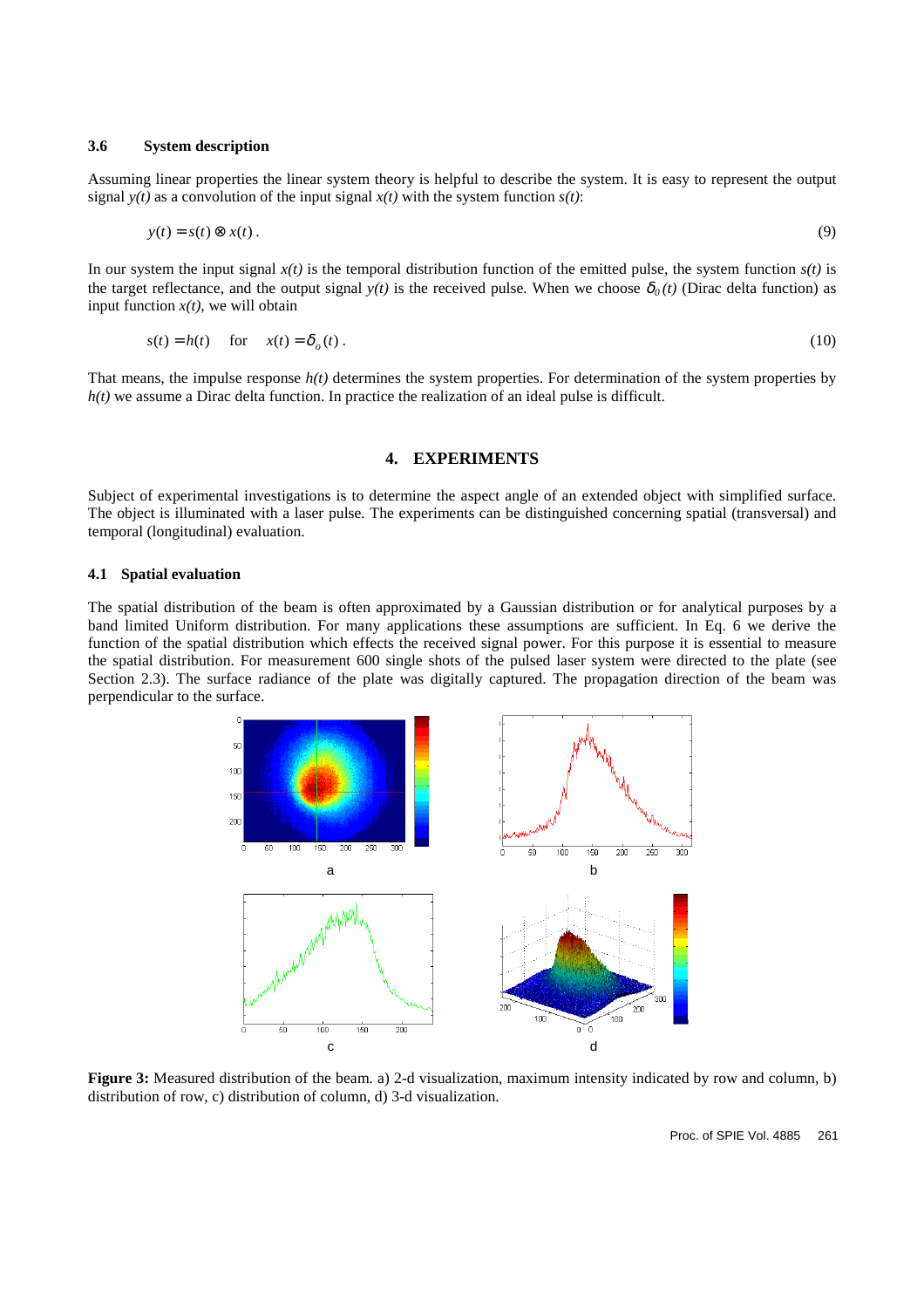For data acquisition we used an IR-camera (900-1700 nm) with an InGaAs CCD chip (316x239 pixel) and a dynamic range of 12-bit. The captured data include the background noise of the infrared focal plane array. An offset correction has been adapted. For the correction 100 frames in a darkened environment were captured to determine the background noise. The mean value of the background noise was determined for each pixel. These results were subtracted from the measured data. The average of 600 measured single shots represents the distribution function (Fig. 3) of the used system.

Furthermore, investigations were done to explore the spatial distribution of the surfaces radiance for various aspect angles of a plate. Consider a plane Lambertian surface which is illuminated by a beam with a cross-section *Ar*. The angle between the optical axis and the normal of the surface is described by angle  $\varphi$ . The size of the illuminated area  $A_i$  is given by  $A_r / \cos \varphi$ . This relation between irradiance and radiance is depicted in Fig. 4.

The measured 2-d distribution was used to simulate the dependence of the distribution on various aspect angles. A rotation in steps was simulated by scaling the image intensity of the measured 2-d distribution using the cosine function. For the simulation the aspect angle was changed in steps of 15° from  $\varphi = -60^{\circ}$  to  $\varphi = 60^{\circ}$ . The results are shown in Fig. 5a. The beam intensity is reduced for an increasing aspect angle of the surface. Corresponding to this simulated dataset a measured dataset was captured. Each distribution was calculated by averaging 600 single shots. The results are shown in Fig. 5b. The beam intensity is reduced for an increasing aspect angle and the shape is distorted.



**Figure 4:** The irradiance is related to the radiance with the cosine function



**Figure 5:** Dependence of the distribution on the aspect angle. a) simulated distributions, b) measured distributions.

# **4.2 Temporal evaluation**

Typically, a change of the surface orientation effects a temporal spread of the pulse. For the temporal evaluation we captured the received pulse. Additionally, the emitted pulse is recorded by using a thin string as reference target, because the emitted pulses vary in form and duration. An example for the measurement of a typical signal which consist of an emitted and a received pulse is shown in Fig. 6.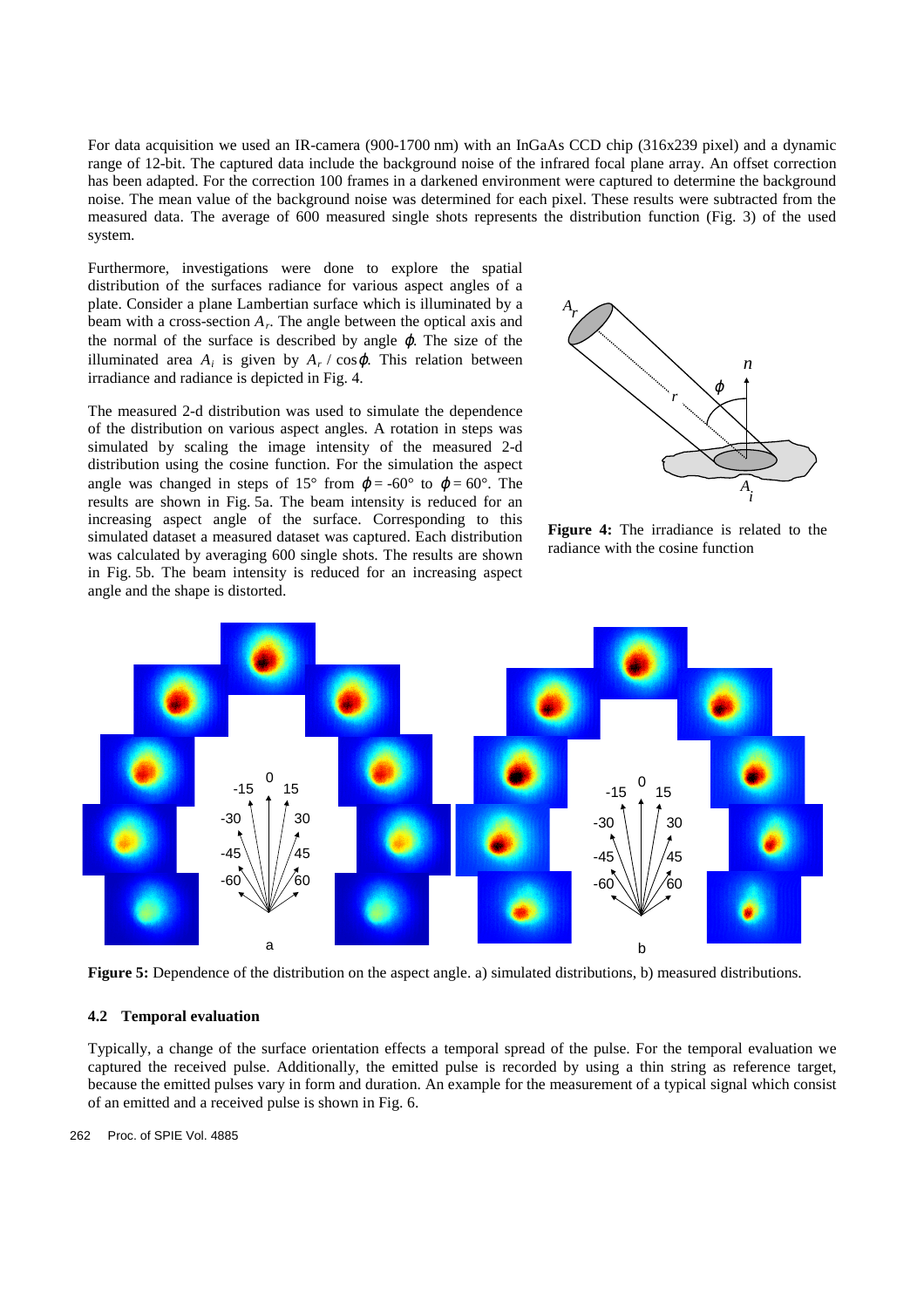

**Figure 6:** Signal with the emitted and the received pulse.

**Pulse width.** For investigation of the temporal pulse variation different aspect angles of the plate were examined. The aspect angle was changed in steps of 15° from  $\varphi = -75^\circ$  to  $\varphi = 75^\circ$ . For each angle 100 single shots were emitted and recorded. We determined the pulse widths by FWHM of the emitted and the received pulse. Due to the temporal sampling of the signal the pulse width is calculated by interpolation of adjacent samples. The temporal spread of the signal can be characterized by the difference of the emitted and received pulse width. Fig. 7 shows the measured widths of the emitted and the received pulses in dependence of the aspect angle. Additionally, the difference of both pulse widths is figured. Furthermore the expected difference is shown in Fig. 7 as dotted line. This was simulated considering the beam divergence, the distance, and the aspect angle of the surface.



**Figure 7:** Pulse width and width difference for various aspect angles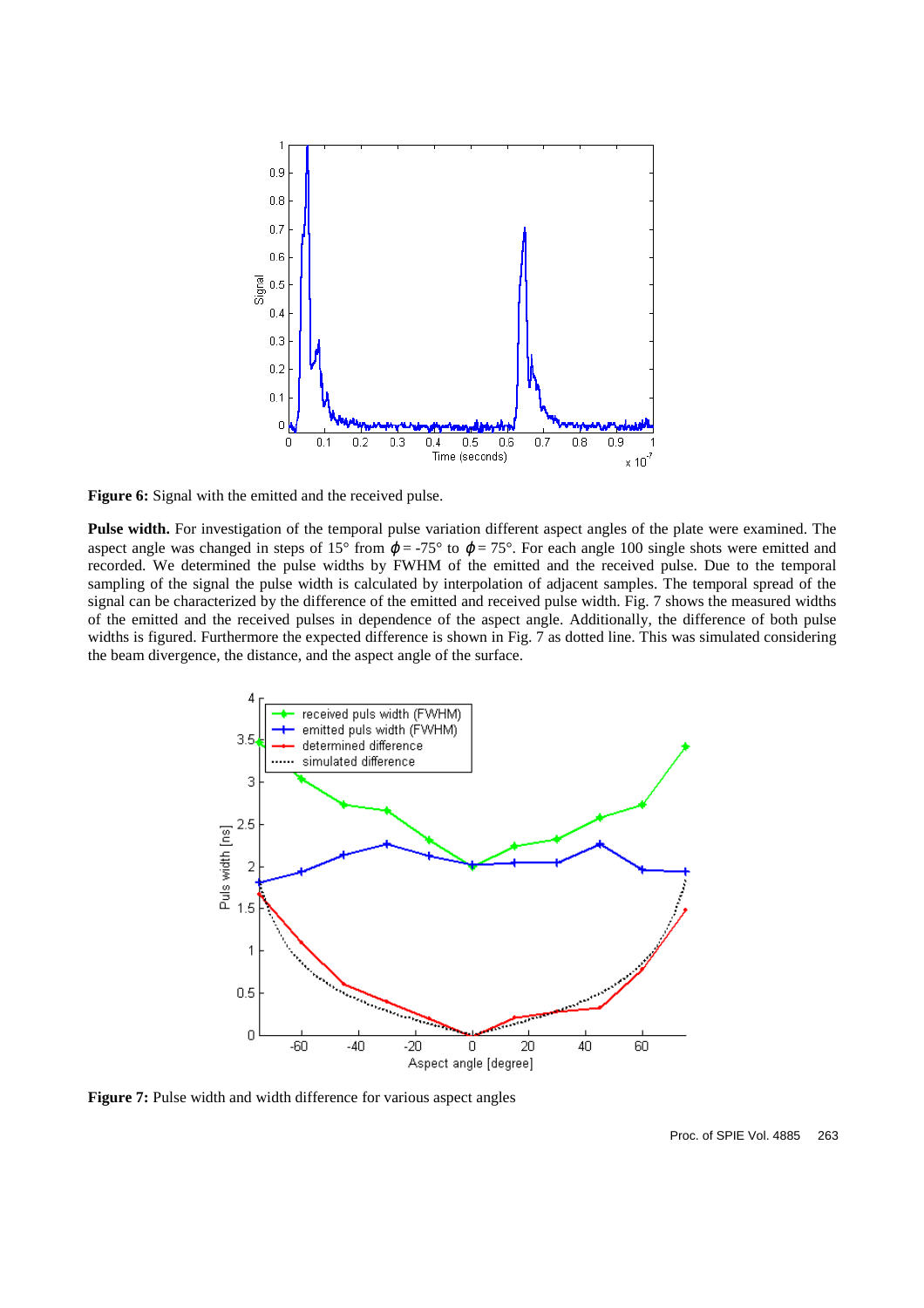Fig. 5 and Fig. 7 show that a variation of aspect angle effects the spatial distribution and the temporal form of signal. The question arise: is it possible to determine the aspect angle from the temporal form of the signal?



**Figure 8:** Estimation of aspect angles **Table 1:** Results of measurements for

eleven aspect angles

**Estimation of aspect angle.** For answering this question single measurements of different aspect angles were examined. From the measured differences of the pulse widths the angles are derived (see dotted line in Fig. 7). Fig. 8 shows the estimated angles from measurements of three different aspect angles of the plate (45  $\degree$ , 0  $\degree$ , -75  $\degree$ ). The estimated angles are indicated by different symbols (\*, +, .) corresponding to the different aspect angles. In Fig. 8 one can see that the estimated angles for a given aspect angle are scattered for a wide range. A single measurement of an estimated angle does not allow to determine the aspect angle of the surface. For a sample of 100 estimated angles for the same aspect angle the mean value of the angle is calculated. The three mean values are shown as lines in Fig. 8. In contrast to the single estimations the averaged estimation allows to distinguish the three different aspect angles.

The results of the estimation for eleven aspect angles by averaging the measurements are listed in Tab. 1. Furthermore the standard deviation was calculated. A strong variation for each estimated aspect angle is obvious. The mean value of the estimated angles fits to the aspect angle.

**Range detection.** The yield aspect angle can be used to increase the accuracy of detected range values. Often peak detection or leading edge detection techniques are used for the determination of the range in analog signal processing. For a comparison these techniques are transferred in digital algorithms. Additionally an algorithm was implemented which considers the aspect angle to calculate the range. The peak detection algorithm provides good results for undisturbed peaks of the pulses. If the pulses include noise the peak detection has problems to determine the correct position. For this reason leading edge detection is often used. If we consider surfaces which are not perpendicular to the propagation of the beam, the signal will be spread off and the leading edge may not give the correct central position of the target. Considering the pulse form this allows to correct the systematic error. For this purpose two range values for the emitted and the received pulse are determined at the FWHM threshold. For each signal the range values are averaged and both averaged range values are used to calculate the range.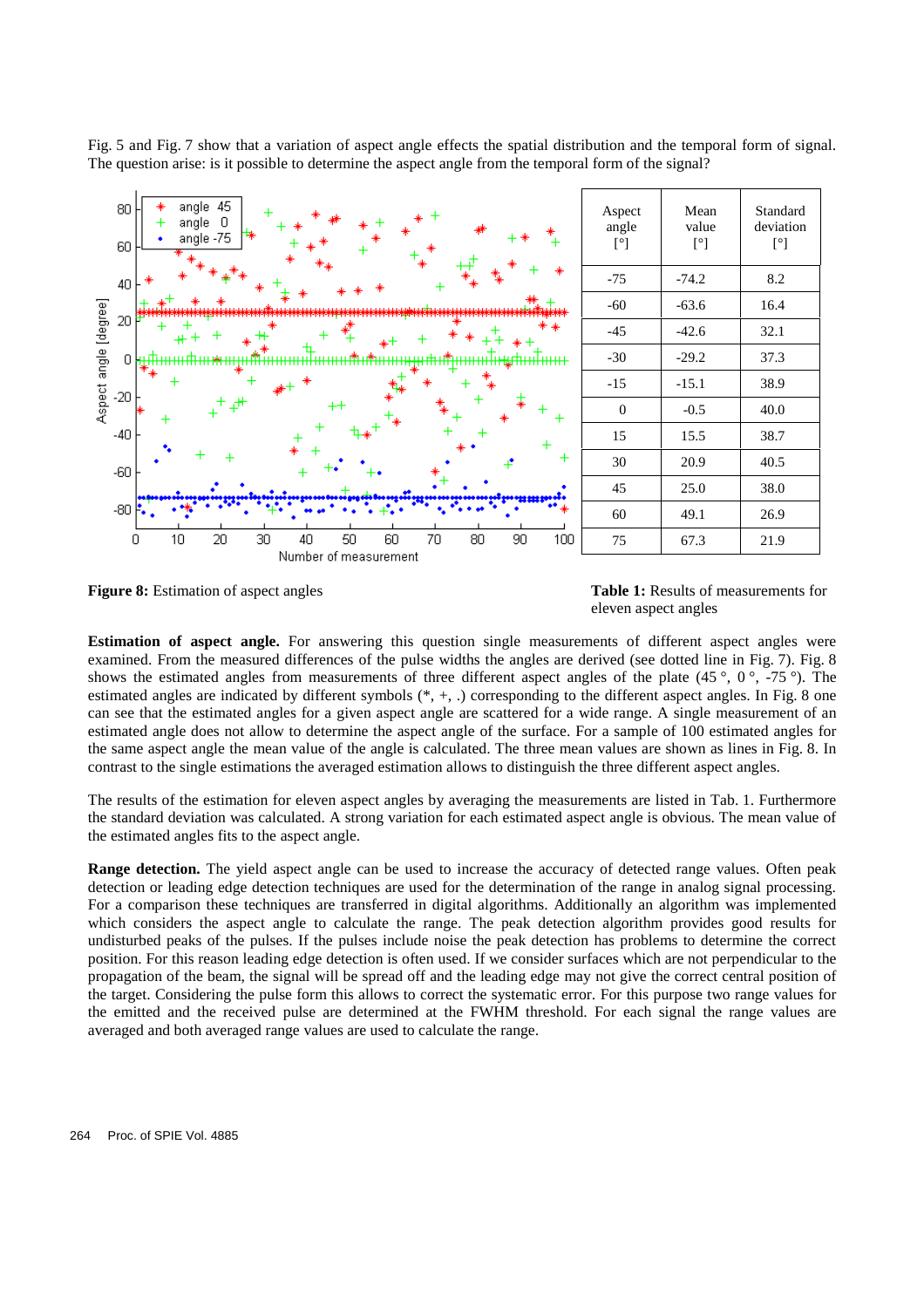

**Figure 9:** Standard deviation of the determined range for various detection algorithms

For the evaluation of the three algorithms we measured 100 shots for each of the eleven aspect angles. From this dataset of 1100 measurements we computed the range with the different algorithms. As shown in Tab. 1, the standard deviation depends on the aspect angle. To avoid this dependence each sub-dataset consists of eleven different aspect angles. The standard deviation is calculated for these sub-datasets. These standard deviations of the different algorithms are indicated by the different symbols (+, \*, .) and depicted in Fig. 9. The mean value of the standard deviations for each algorithm is plotted as a line.

#### **4.3 Spatio-temporal evaluation**

The power of the emitted pulse was weighted with the spatio-temporal beam distribution for a given range. This relation is expressed in Eq. 1. It is difficult to imagine this 4-d distribution of the irradiance  $E(r, \varepsilon, \alpha, t)$ . Assuming a given range  $r_1$  the spatio-temporal form of  $E(r_1, \varepsilon, \alpha, t)$  can be displayed as a spatial 3-d distribution. For that purpose the time *t* is transformed into an elongation  $r_t = t c$  with c as speed of light. This spatial 3-d distribution  $E(r_t, \varepsilon, \alpha, r_t)$  can be visualized by choosing a threshold  $E_{th}$  and displaying the surface of various values from  $E_{th}(r_1, \varepsilon, \alpha, r_1)$  (equi-irradiance surface). Surfaces for different irradiances  $E_{th}$  with range  $r_1 = 50$  m are shown in Fig. 10.



**Figure 10:** 3-d visualization of equi-irradiance surface. a)  $E_{th} = 17 \text{ W/m}^2$ , b)  $E_{th} = 25 \text{ W/m}^2$ , c)  $E_{th} = 50 \text{ W/m}^2$ 

Proc. of SPIE Vol. 4885 265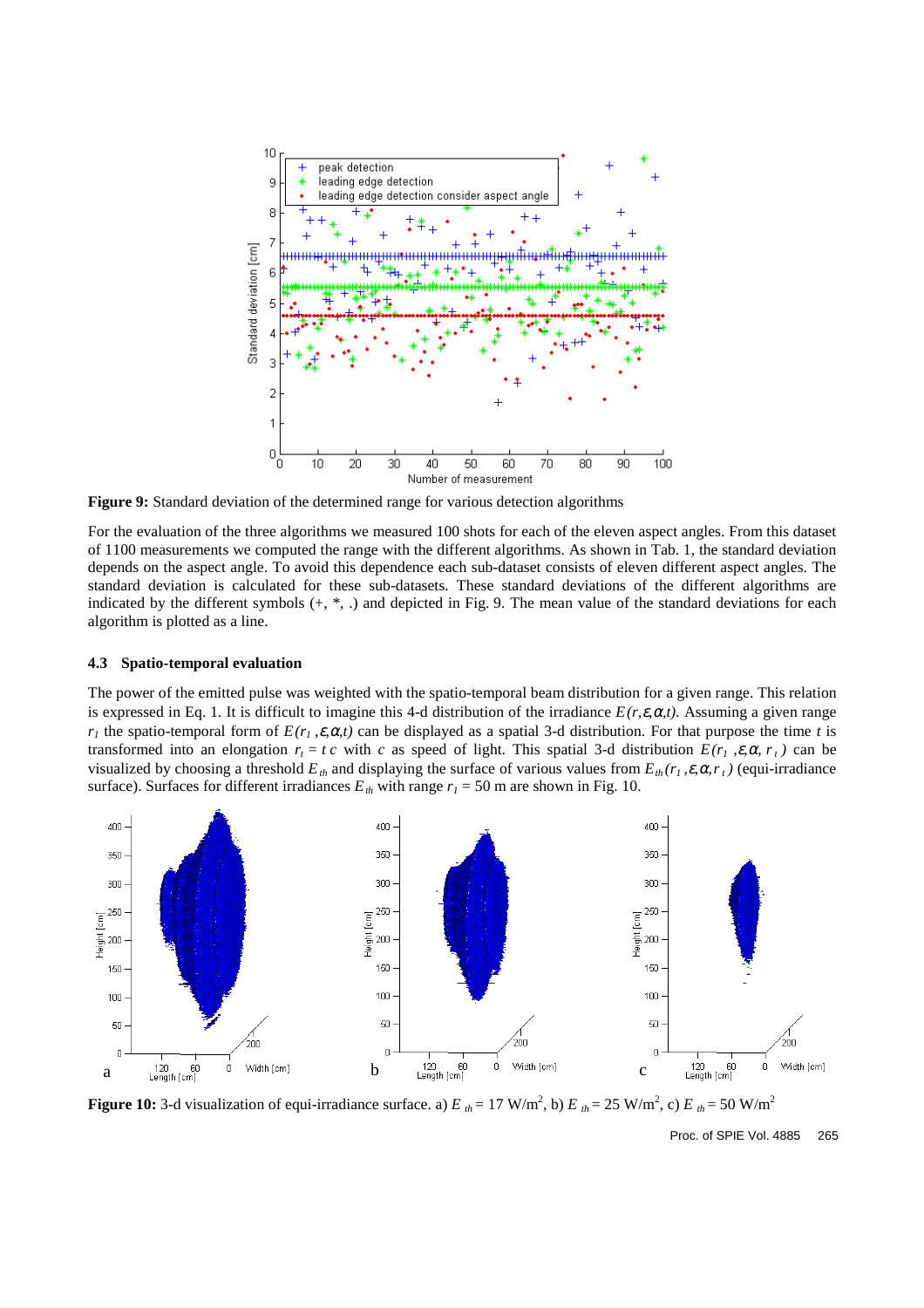# **5. DISCUSSION**

In the model for the beam propagation we had assumed that the distribution can be described by a symmetric Gaussian distribution  $(K_t$  in Eq. 3). But, the measurements of the spatial distribution show an asymmetric distribution (Fig. 3a). This behavior can be observed in Fig. 3b and Fig. 3c. The asymmetric distribution is due to the construction with the flash lamp beside the laser resonator. Especially the distribution in the near field suffers from this distortion. For further theoretical investigations we have to consider special Non-Gaussian distributions. That means, function  $K_t$  in Eq. 6 will be described by an array of weighting coefficients. These coefficients were measured (Fig. 3) and used to simulate spatial distribution for various aspect angles (Fig. 5a). The simulated distributions were compared with measured distributions (Fig. 5b). A good similarity of simulated and measured distributions is given for small aspect angles, lets say from  $\varphi = -30^\circ$  to  $\varphi = 30^\circ$ . Above these angles ( $\varphi < -30^\circ$  to  $\varphi > 30^\circ$ ) the similarity is less than below. The measured distributions of negative and positive angles are slightly different. The differences can be referred to the anisotropic characteristic of the used material.

For the pulse waveform we have assumed an exponential function  $(K<sub>l</sub>$  in Eq. 3). An example for an measurement of a real signal containing the emitted and the received pulse can be seen in Fig. 6. The received pulse looks similar, but is attenuated. The waveform of the pulse looks similar to an exponential function, but is distorted by a signal peak with low amplitude and short duration. This peak refers to the fade away of the Raman process of the laser source. Instead of the desirable theoretical delta pulse with its infinite height and zero width we have to handle the real pulse with finite height and width. Emitting a sequence of pulses a strong variation of the pulse width can be observed (Fig. 7, emitted pulse). According to this variation the received pulse width is effected, too. This demands the recording of both, emitted and received pulse for an accurate evaluation. It has been shown that the difference of both pulse widths is less sensitive to pulse variations and can be used for measuring object features. The measured differences fit almost to the expected values, which were calculated assuming optimal conditions (Fig. 7, dotted line). Experiments for estimating the aspect angle of the object surface show a strong variation of the measured angles, but more robust results for the mean value of the measured angles (Fig. 8 and Tab. 1). The accuracy of the measured angle by the mean value yields to very good results ( $\Delta \varphi < 5^{\circ}$ ) for  $\varphi = -75^{\circ}$  to  $\varphi = 15^{\circ}$ , to still good results for  $\varphi = 30^{\circ}$ ,  $\varphi = 60^{\circ}$ ,  $\varphi = 75^{\circ}$ , and to poor result for  $\varphi = 45^{\circ}$ . For an increasing angle  $\varphi$  the standard deviation is decreasing. Low aspect angles show high variation of the angle caused by low variation of the pulse width.

Consideration of the aspect angle allows an improved accuracy for the range detection (Fig. 9). The elimination of the systematic error results in a lower standard deviation of single measurements. The knowledge of temporal and spatial distribution is essential for measuring object features. The visualization of the pulse by a 3-d object which shows spatial together with temporal distributions is very helpful to assess the quality of a pulse. Fig. 10 shows for different ranges two cone-like objects. The base of the cone refers to the leading edge and the corner refers to the decreasing tail of the temporal pulse. A short pulse width shows a small cone height and an obtuse angled corner.

The diameter of the beam is at long range greater than at near range. A large diameter at a sloped surface results in a long temporal spread. For measurement by digital data recording it is advantageous to capture long spread pulses. For digitizing the full waveform a very high data rate would be generated. If we use the given parameters of the experimental system to recording a range interval of 100 m with a spatial resolution of 128x128 samples, we will receive a data volume of 55 Mbytes. A reduction of the data volume is possible by recording the time and only digitizing the area of interest.

# **6. CONCLUSIONS**

In this paper we explored the spatial and the temporal backscattering characteristics of an extended object with simplified surface. For a detailed analysis of the temporal signal form a digitizing receiver unit was essential. Analyzing the signal form of the emitted short duration laser pulse with a FWHM of only a few nanoseconds requires a receiver unit with a bandwidth of some GHz and an appropriate sampling rate. For exploring the capabilities of an airborne system a monostatic bi-directional experimental system was built-up using a fast digitizing receiver unit, and investigations were done on the backscattering characteristic of the received signal form. We modeled the spatiotemporal beam propagation, the spatial reflectance of the surface, and the receiver properties. A time-dependent